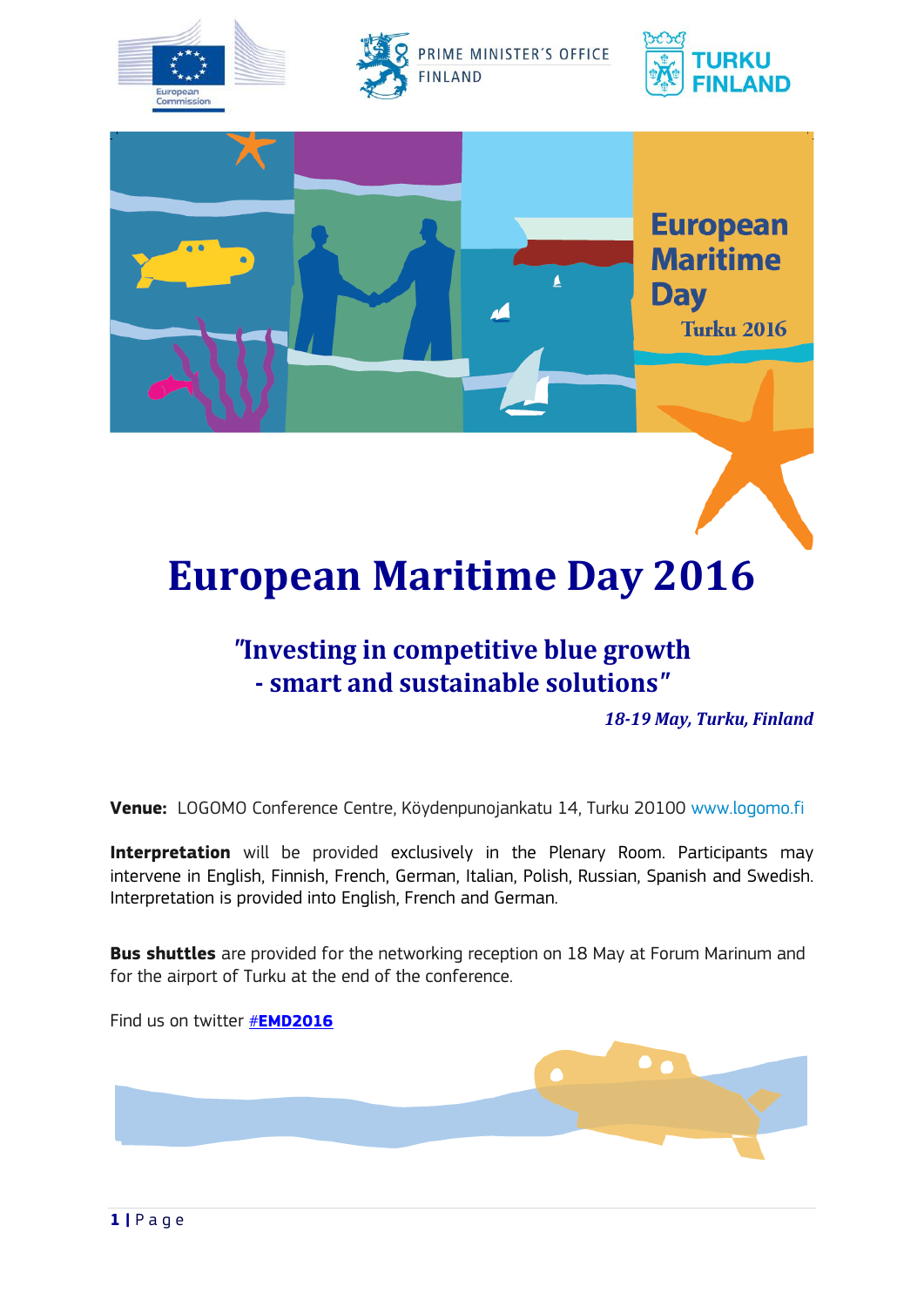





European Maritime Day is the **annual meeting point for Europe's maritime community to network, discuss, and forge joint action**. Its ninth edition will take place in Turku, Finland. Join us for a stimulating conference on 18-19 May 2016 and an attractive lineup of activities for the general public on 20-22 May 2016!

The conference will provide **strong input to shape future policies and the practical steps needed to drive innovation and change in the blue economy** and the wider maritime policy agenda. It will **focus on smart and sustainable solutions** for blue growth, ocean governance, clean energy and maritime skills development and it will look at tools to facilitate joint action. Throughout, there will be a particular focus on specific regional challenges and opportunities.

| <b>Wednesday, 18 May</b>                                                                                                             |                                                   |
|--------------------------------------------------------------------------------------------------------------------------------------|---------------------------------------------------|
| $08.00 - 09.00$                                                                                                                      | Registration and Welcome Coffee                   |
| $09.00 - 10.30$<br>Thematic Stakeholder workshops (first set: 1-6)<br>Stakeholders organise their own workshops. See details page 8. |                                                   |
| $10.30 - 10.45$                                                                                                                      | <b>Coffee Break</b>                               |
| $10.45 - 12.15$                                                                                                                      | Thematic Stakeholder workshops (second set: 7-13) |
| $12.15 - 13.30$                                                                                                                      | <b>Networking Lunch</b>                           |
| $13.30 - 15.00$                                                                                                                      | Thematic Stakeholder workshops (third set: 14-20) |
| $15.00 - 15.30$                                                                                                                      | <b>Networking Coffee</b>                          |
| $15.30 - 16.30$                                                                                                                      | <b>Opening Session</b>                            |
| Karen Coleman Moderator of the conference                                                                                            |                                                   |
| Welcome by Aleksi Randell, Mayor of Turku                                                                                            |                                                   |
| Opening remarks by Karmenu Vella, European Commissioner for Environment,<br><b>Maritime Affairs and Fisheries</b>                    |                                                   |
| Video message by Jyrki Katainen, Commission Vice-President for Jobs, Growth,<br><b>Investment and Competitiveness</b>                |                                                   |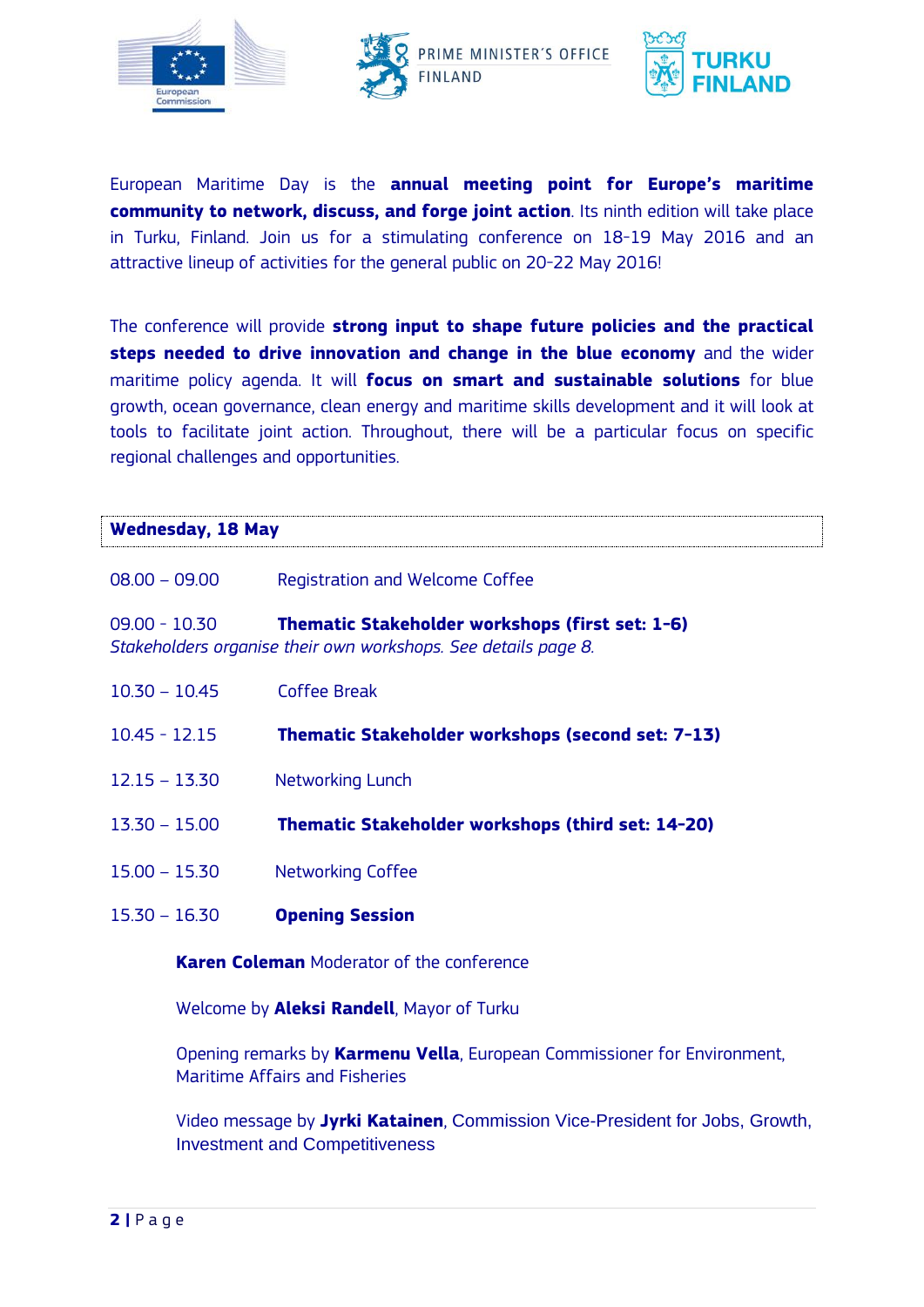





Scene setter: Vice Admiral, **Mark Mellet**, DSM, [Chief of Staff](https://en.wikipedia.org/wiki/Chief_of_Staff_of_the_Defence_Forces_(Ireland)) [Defence Forces](https://en.wikipedia.org/wiki/Defence_Forces_(Ireland))  [Ireland,](https://en.wikipedia.org/wiki/Defence_Forces_(Ireland)) Co-founder Irish Maritime Research Cluster

# 16.30 - 18.15 **Leadership Exchange I: Investing in the Blue Economy**

*Investing in the blue economy is a great economic opportunity for the EU if it is done right and in a coordinated way. How can we invest not only in blue growth but also in green growth, in solutions for healthy seas and oceans and a circular economy, and what kind of strategies and governance do we need to drive transformations and ensure sustainable growth?*

**Karen Coleman** Moderator of the conference

**Karmenu Vella**, European Commissioner for Environment, Maritime Affairs and **Fisheries Kimmo Tiilikainen**, Minister of Agriculture and the Environment, Finland

**Markku Markkula**, President, Committee of the Regions **Gesine Meissner**, MEP, Chair Intergroup Seas, Rivers, Islands and Coastal Areas **Bernard Meyer, President, CESA (Community of European Shipyards' Association) Lasse Gustavsson**, Executive Director in Europe, Oceana

| 18.30 | "Eat my Turku" networking reception at Forum Marinum (shuttles |
|-------|----------------------------------------------------------------|
|       | buses available)                                               |

# **Thursday, 19 May**

08.00 – 08.30 Welcome Coffee

08.30 - 10.30 **Thematic Sessions**

*These focused, thematic sessions will explore what is needed to drive transformational change in different areas of the integrated maritime agenda and highlight good practice in terms of smart and sustainable solutions. Each session will feature a panel followed by a structured discussion to identify action points and commitments to take by the EU, governments, business actors and civil society.* 

# **Thematic Session I: Investing in blue growth**

→ Room: Logomo Hall

Chair: **Slawomir Tokarski**, Director of Innovation and Advanced Manufacturing, Directorate General Internal Market, Industry, Entrepreneurship and SMEs (DG GROW), European Commission

Rapporteur: **Pierre Erwes**, Chairman, Biomarine International Cluster Association

*The maritime economy offers significant scope for growth, based on innovation and clusters. This session will highlight how maritime clusters can support investments in smart and sustainable solutions and new value chains. It will also present and discuss how investing in digitisation as well as in Key Enabling*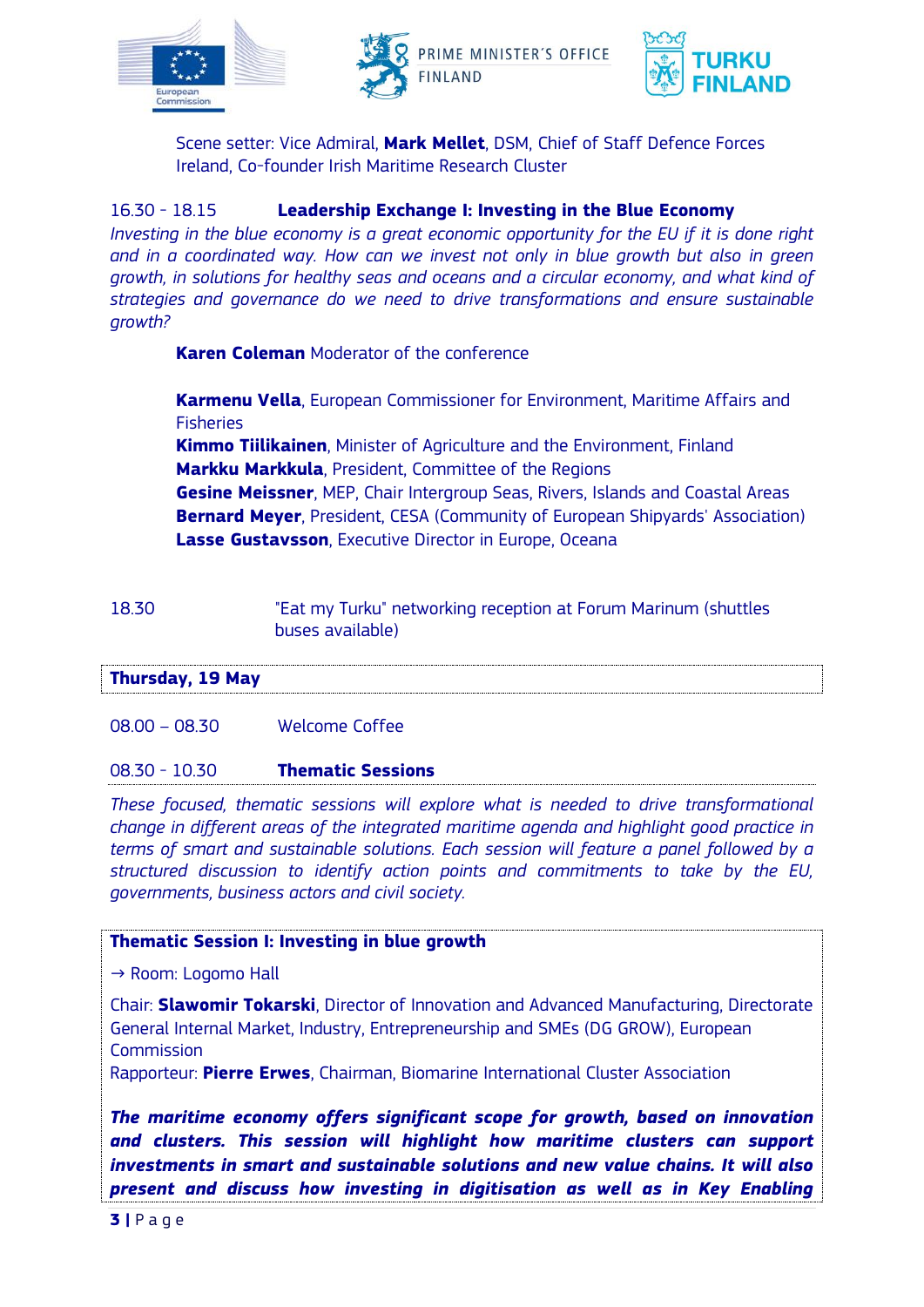





*Technologies such marine biotechnology and bio-economy can boost competitiveness and help transform the blue economy.*

Speakers:

**Ann Overmeire**, Coordinator, Flanders' Maritime Cluster

**Ilkka Rytkölä,** Portfolio Manager, Digitalisation, Wärtsilä

**Angela Schultz-Zehden**, Managing Director, SUBMARINER Network, BSR Flagship

**Ilkka Herlin**, Chairman of Cargotec; Chairman of Board, Baltic Sea Action Group

**Kerstin Brunnstrom**, Regional Councillor of Vastra-Gotaland, Vice-President of CPMR North Sea Commission

#### **Thematic Session II: Improving ocean governance**

 $\rightarrow$  Room: LOGI1&2

Chair: **Karl Falkenberg**, Senior Adviser, Policy Strategy Centre, European Commission Rapporteur: **Takehiro Nakamura**, Senior Programme Officer, International Waters, Division of GEF Coordination, UNEP

*The international debate on modernizing ocean governance is increasingly gaining momentum. Ocean governance is about having in place mechanisms and practices that allow us to use marine resources sustainably and maximise economic benefits, while keeping our oceans healthy, clean and safe. This session will explore which actions and commitments are needed at different levels: global, European, local.*

Speakers:

**Cleopatra Doumbia-Henry**, President, World Maritime University

**Frigg Jørgensen**, Executive director, Association of Arctic Expedition Cruise Operators (AECO)

**Lasse Gustavsson**, Executive Director in Europe, Oceana

**Martin Stuchtey**, Director, McKinsey Center for Business & Environment

**Christine Valentin**, Chief Operating Officer, World Ocean Council

**Thematic Session III: Boosting skills development** 

→ Room: LOGI3

Chair: **Chris Shirling-Rooke,** CEO Mersey Maritime, Maritime Knowledge Hub Rapporteur: **Jan Boyesen**, Business Development Manager, Maritime Development Center of Europe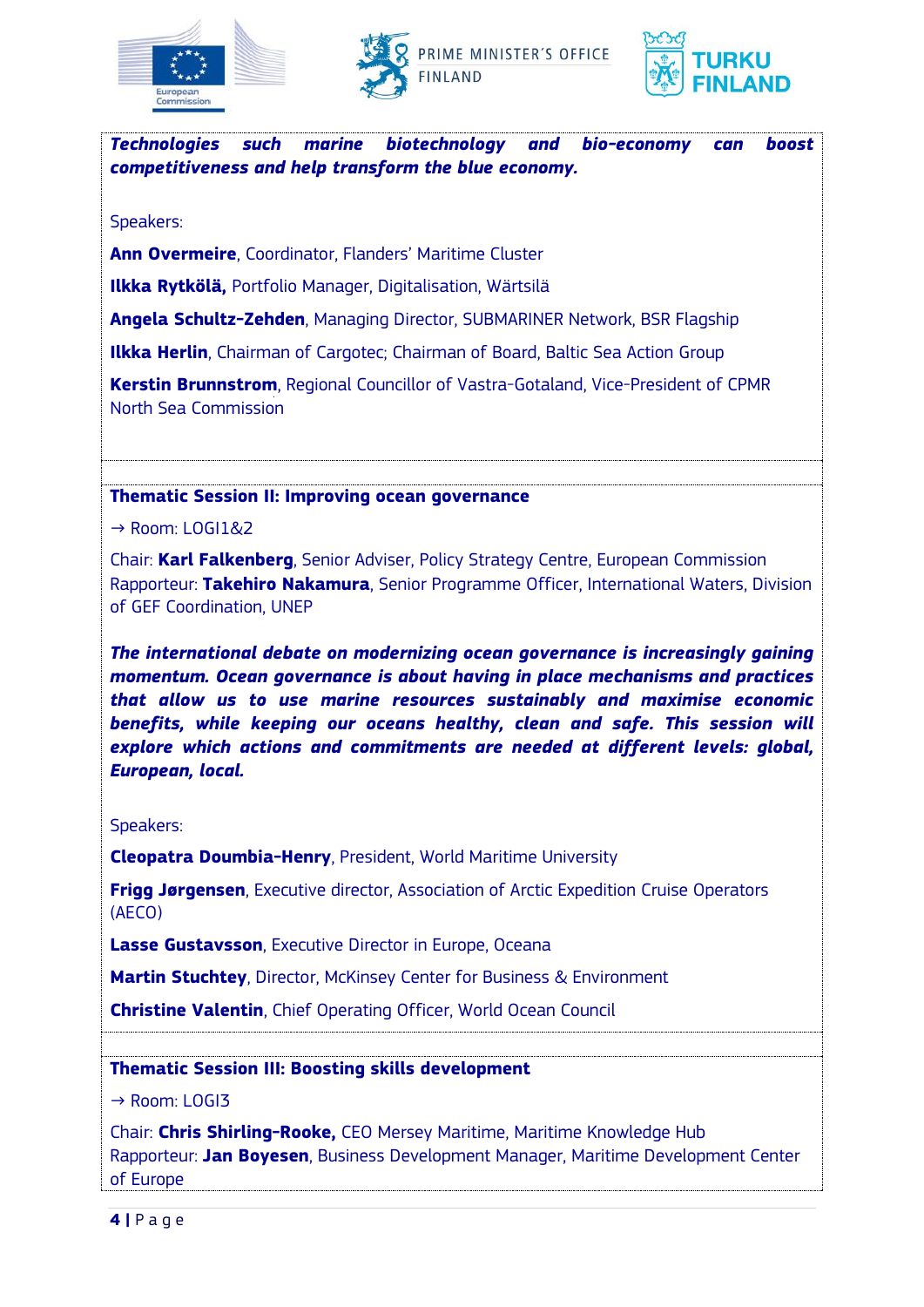





*A modern maritime sector requires an increasingly skilled workforce. Industry in particular is calling for new skills that enable the maritime workforce to apply new technologies, respect new standards and work in international teams across disciplines and sectors. More efforts need to be done to attract young people to the relevant education paths for the marine and maritime sectors. This session will explore the main skills-related issues and challenges across the different blue economy sectors, including those related to working in an Arctic environment, and present related good practices and recommendations for future initiatives at local, national and European level.*

Speakers:

**Philippe Monbet**, European Project Manager, Pole Mer Bretagne Atlantique / Sea Innovation Business Cluster

**Jaap Gebraad**, Board Secretary, Stichting STC-Group

**Tiina Tuurnala**, Deputy Director General, Finnish Transport Agency

**Anna Pyc.** Vice President, Polish Trout Breeders Association

**Anita Teo**, Research and Technology Manager, Rolls-Royce

#### **Thematic Session IV: Harnessing clean energy**

→ Room: MOVE2

Chair: **Efstathios Peteves**, Head of Unit, Joint Research Centre, European Commission Rapporteur: **Iván Pineda,** Director of Public Affairs, WindEurope

*Decarbonisation and the support for innovative energy solutions are key priorities of the EU Energy Union agenda. Offshore renewable energy resources such as wind, waves, tides and differences in temperature and salinity offer a huge potential to deliver low-carbon electricity to our homes and create new jobs in the process. However, unlocking this potential requires significant aligned investments into generation, transmission, port and research infrastructure. This session will discuss where to best focus these investments and how to strengthen coordination.*

Speakers:

**Zoé Buyle-Bodin**, Policy Officer, Normandy region – Brussels representation

**Raquel Hughes,** Investor Relations Director, Tidal Lagoon Power

**Heli Antila**, Chief Technology Officer, Fortum

**Pedro Valverde**, EDP INOVAÇÃO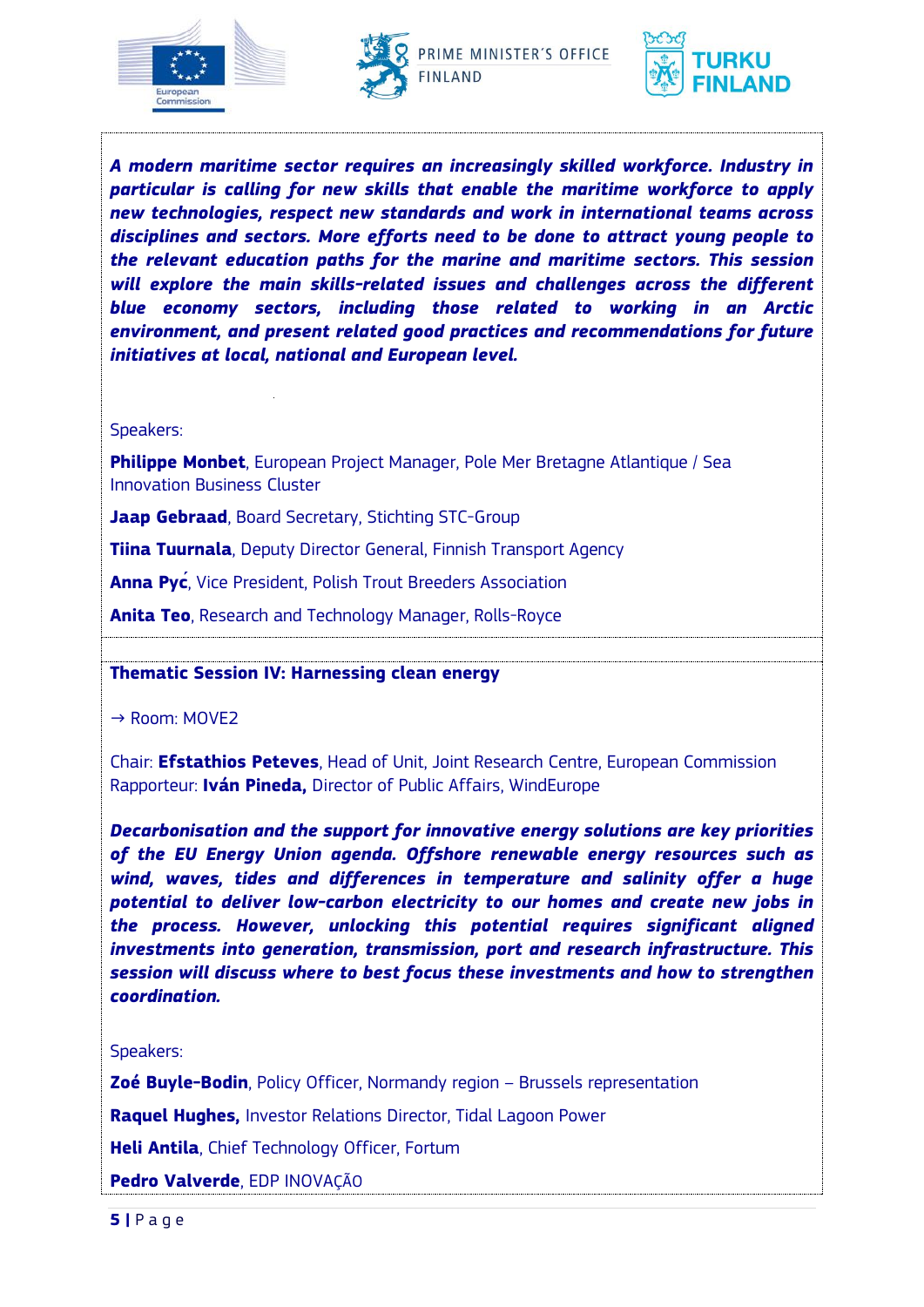





## **Thematic Session V: Facilitating joint action**

→ Room: MOVE1

Chair: **Sigi Gruber**, Head of Unit, Directorate General Research and Innovation, European Commission

Rapporteur: **Jan Larosse**, Senior Policy Analyst, Directorate General for Regional and Urban Policy, European Commission

*Strategic transnational cooperation, investment roadmaps and demonstration projects are increasingly seen as important tools to catalyse and coordinate actions across borders. In promoting joint action they can create critical mass and scale, accelerate the market uptake of smart and sustainable solutions and strengthen the global competitiveness of clusters. This session will explore how such tools can create synergies, support joint action and harness blue growth business and development opportunities.* 

Speakers:

**Pier Francesco Moretti, JPI Oceans** 

**Monika Stankiewicz**, Executive Secretary, HELCOM

**Valerie Cummins**, Director of Irish Maritime and Energy Research Cluster

**Fabio Fava**, Professor, Industrial Research and Innovation, Università di Bologna

**Jouko Putkonen**, Wind Power Expert, Oy Merinova Ab

10.30 – 11.00 Coffee Break

#### 11.00 – 12.00 **Reporting-back session (Plenary)**

*Report back from the thematic sessions: What have we learned? What recommendations can we make for policy strategy and implementation, for business actors and civil society? Which concrete actions and commitments can we take to drive the blue economy forward? This session will also aim to collect some of the outcomes of the stakeholders' discussions*.

#### 12.00 - 13.00 Networking lunch

#### 13.00 -14.30 **Leadership Exchange II: Learnings and actions**

*What are the most important issues and recommendations that have emerged from the five thematic sessions? How can we drive innovation and change in the maritime economy? What are practical steps to take some of the conclusions forward?*

#### **Karen Coleman** Moderator of the conference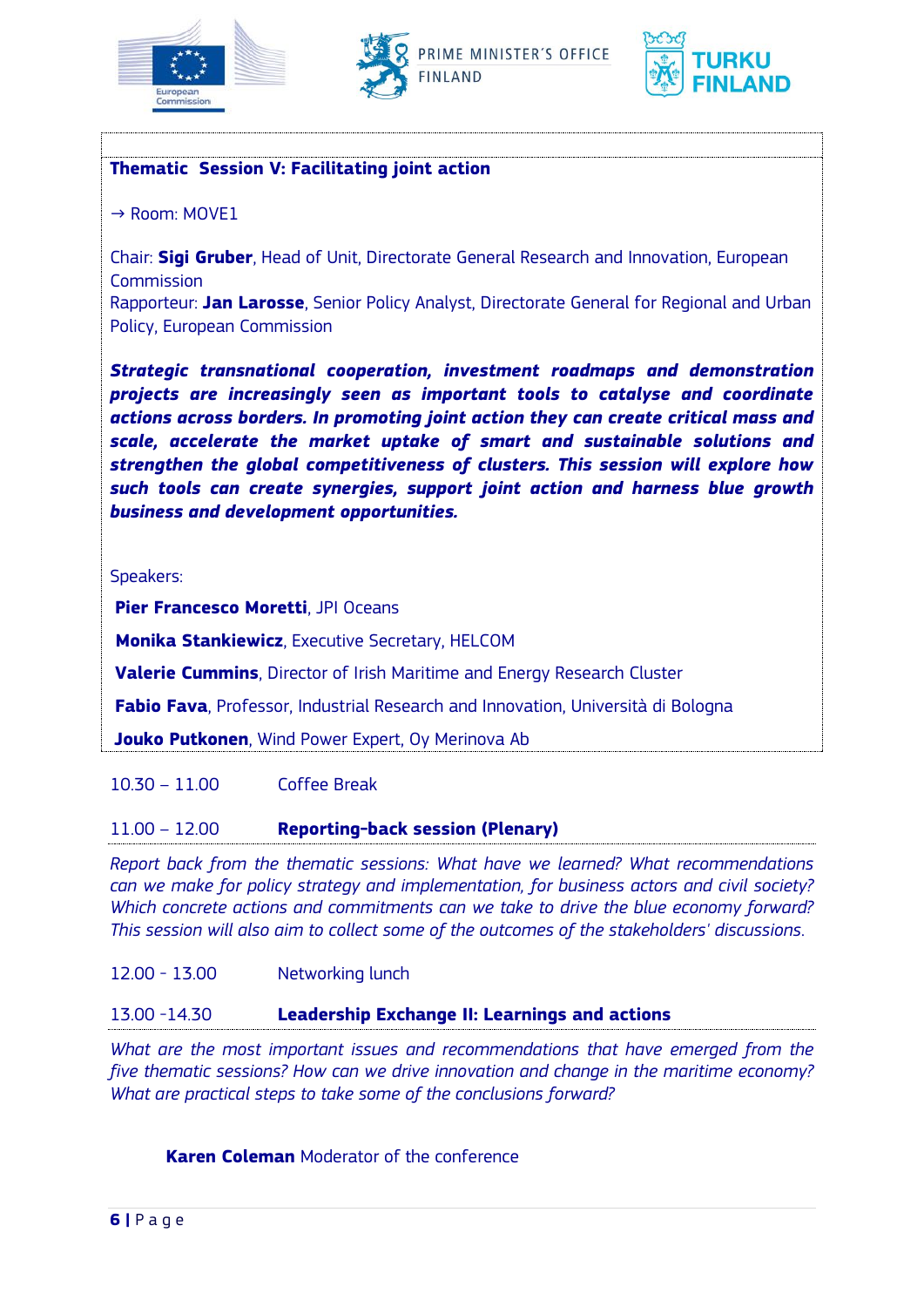





**Sirpa Pietikäinen**, Member of European Parliament **João Aguiar Machado**, Director General, Directorate General for Maritime Affairs and Fisheries, European Commission **Antti Peltomäki**, Deputy Director General, Directorate General for Internal Market, Industry, Entrepreneurship and SMEs (DG GROW

**George Alexakis**, Vice-President of CPMR in charge of Maritime Affairs, Regional Councillor of Crete (Conference of Peripheral Maritime Regions of Europe) **Tim Cornelius**, CEO Atlantis Resources Ltd & Chairman of the MeyGen Project

# 14.30 -15.00 **Closing session**

**João Aguiar Machado** Director General, Directorate General for Maritime Affairs and Fisheries, European Commission **Aleksi Randell**, Mayor of Turku **Xena Dion,** Mayor of Poole

# 15.00 End of conference

More information:<https://ec.europa.eu/maritimeaffairs/maritimeday/en/turku-2016>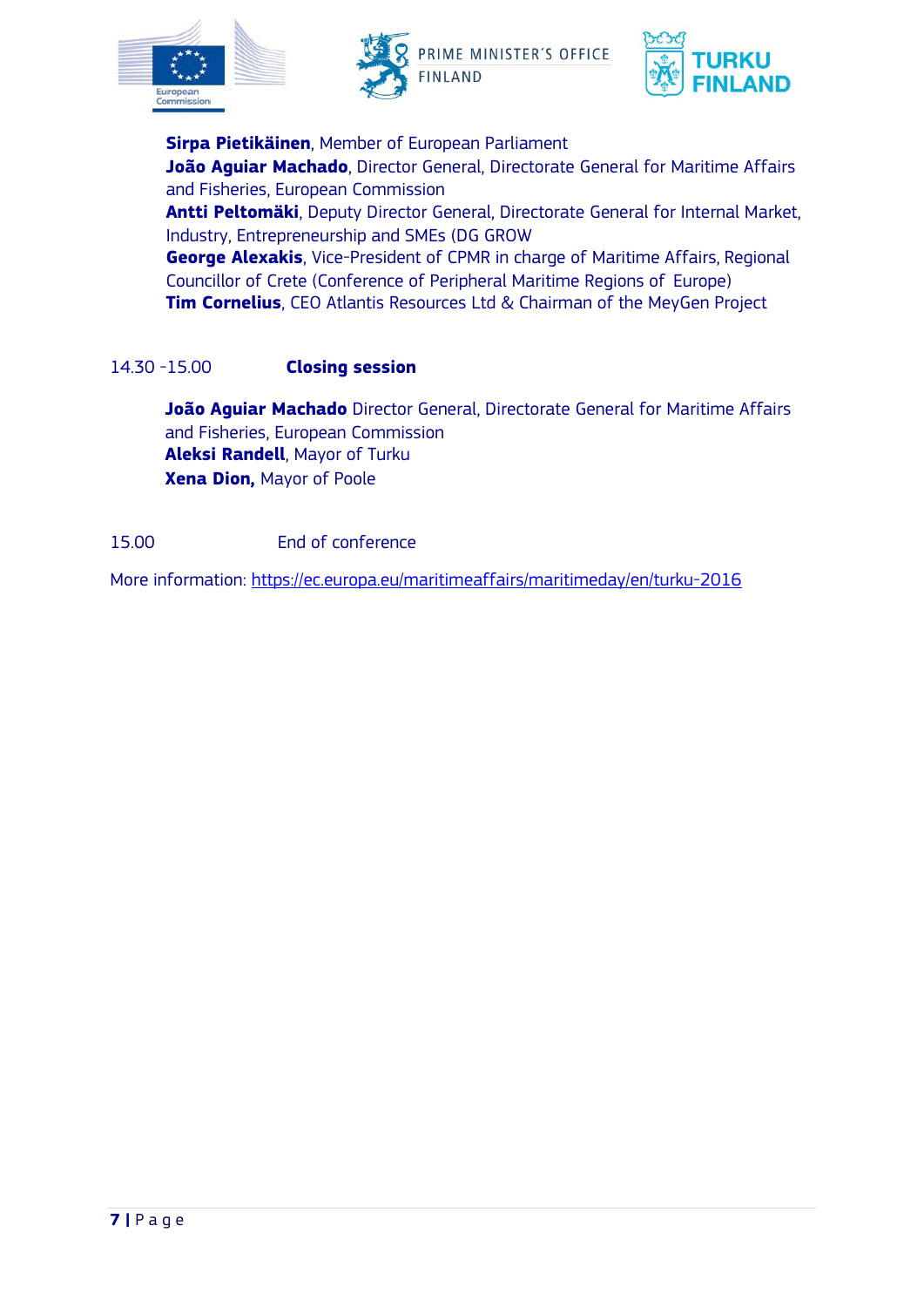





# Stakeholders Workshops – 18 May

*Stakeholders organise their own workshops. Each workshop will prepare practical recommendations on how to achieve transformative change in the five main focus areas of the EMD 2016 and on what kind of actions and commitments stakeholders can take.*

09.00 - 10.30 **Thematic Stakeholder workshops (first set: 1-6)**

#### 09:00 – 10:30 **Cruising: effective solutions for responsible growth**

 $\rightarrow$  Room: LOGI1

Organiser: Baltic Marine Environment Protection Commission (HELCOM); Cruise Lines International Association (CLIA)

*The workshop will present the audience with state-of-the art developments in the cruise industry and the potential for maritime stakeholders' cooperation for responsible growth. The cruise industry has a proven record of adding significant economic value to Europe. Only by acting together, the potential of blue economy can be unlocked. The participants and speakers will together discuss challenges and concrete suggestions to remove bottlenecks for a prosperous future of cruising and a sustainable maritime economy.*

Moderator: **Hermanni Backer**, Professional Secretary, HELCOM

Speakers:

**Tom Strang**, Chair of the CLIA Europe Environment, Safety and Security Subcommittee **Anna Petersson**, Swedish Transport Agency **Pauli Merriman**, Director of the WWF Baltic Ecoregion Programme **Kirsti Tarnanen-Sariola**, Deputy Director of the Finnish Port Association (tbc) / European Sea Ports Organisation (ESPO)

#### 09:00 – 10:30 **Capacity development in maritime spatial planning**

→ Room: LOGI3

Organiser: Baltic University Programme; Åbo Akademi University

*Rapidly growing interests in marine resources and the development of various marine activities call for more coordinated actions towards*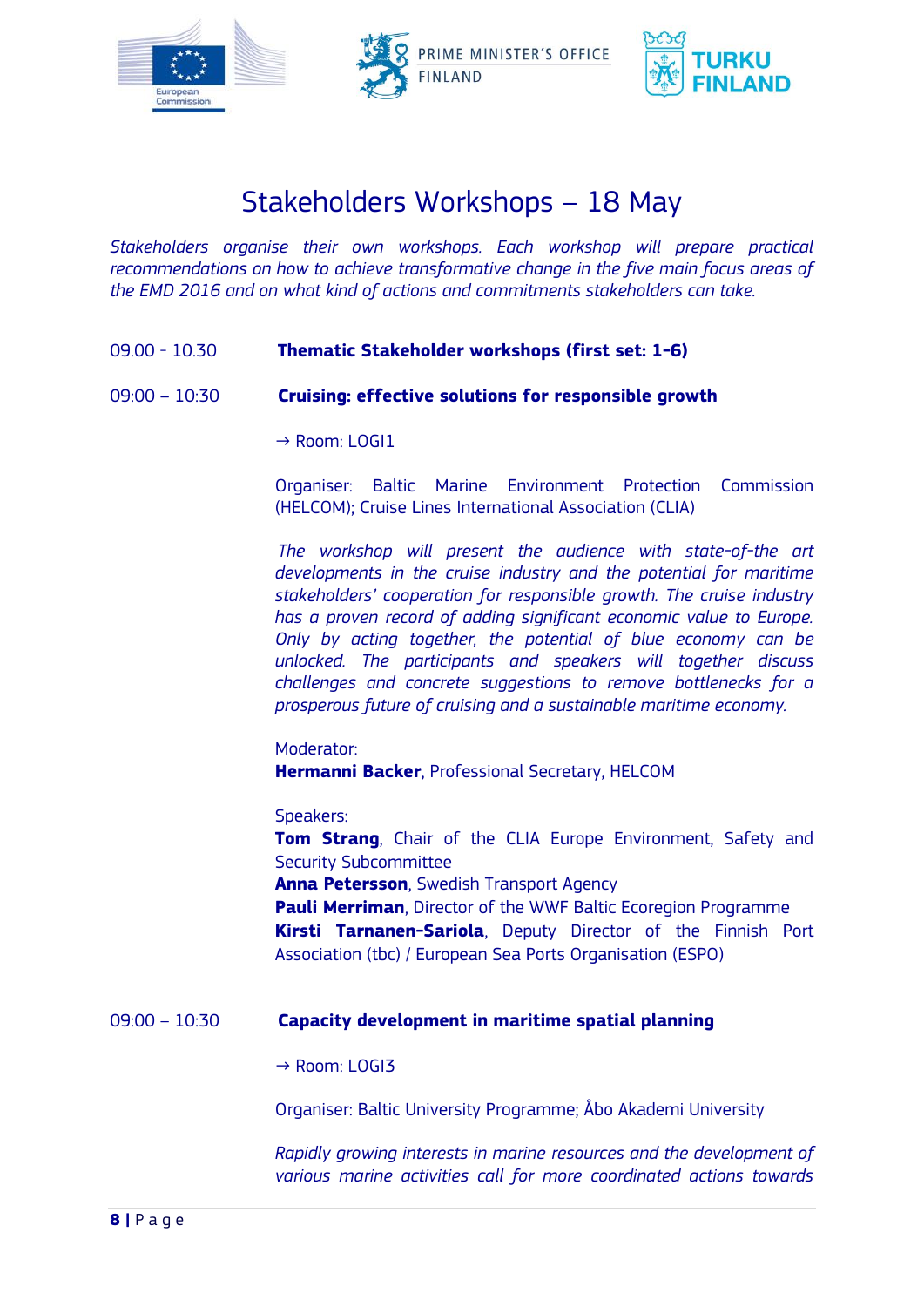





*the efficient use of marine space and resources. The aim of the workshop is to produce a set of recommendations for a future oriented MSP-education, with the regional or sea basin aspects, the core contents of MSP education, the cross-border/international nature of it and the organization including cooperation, format and level. Focus is also on pooling existing knowledge on the sea and sea resources, which again calls for international trainings in MSP.*

#### Speakers:

**Lars Emmelin**, Professor em, UNESCO chair in Education for Sustainability in Spatial Planning, Blekinge Technical Institute, Sweden **Jacek Zaucha**, Professor, Maritime Institute in Gdansk and Department of Economics, University of Gdansk, Poland

# 09:00 – 10:30 **Improved maritime knowledge for blue growth and ocean governance**

 $\rightarrow$  Room MOVE1

Organiser: European Commission, Joint Research Centre; EU Horizon 2020 Project AtlantOS

*Integrated ocean knowledge is a key prerequisite for effective ocean governance, thus close interaction between actors of ocean policy and ocean observation is required. Data-driven knowledge will support the scientific, economic, policy and societal value chains, fostering sustainable development of the oceans. This workshop provides a platform to debate the contributions of integrated ocean observation and maritime big data towards ocean governance and blue growth.*

#### Moderator:

**Gesine Meissner**, MEP, President of the Intergroup Seas, Rivers, Islands and Coastal

#### Speakers:

**Martin Visbeck**, GEOMAR **Harm Greidanus**, European Commission, Joint Research Centre **Vittorio Barale**, European Commission, Joint Research Centre **Leo De Vrees**, Dutch Ministry of Infrastructure and the Environment **Douglas Cripe**, Group on Earth Observations **Lucien Chabason**, Conseiller à la direction de l'IDDRI

09:00 – 10:30 **Marine litter and derelict fishing gear: from observation to blue growth**

→ Room: MOVE2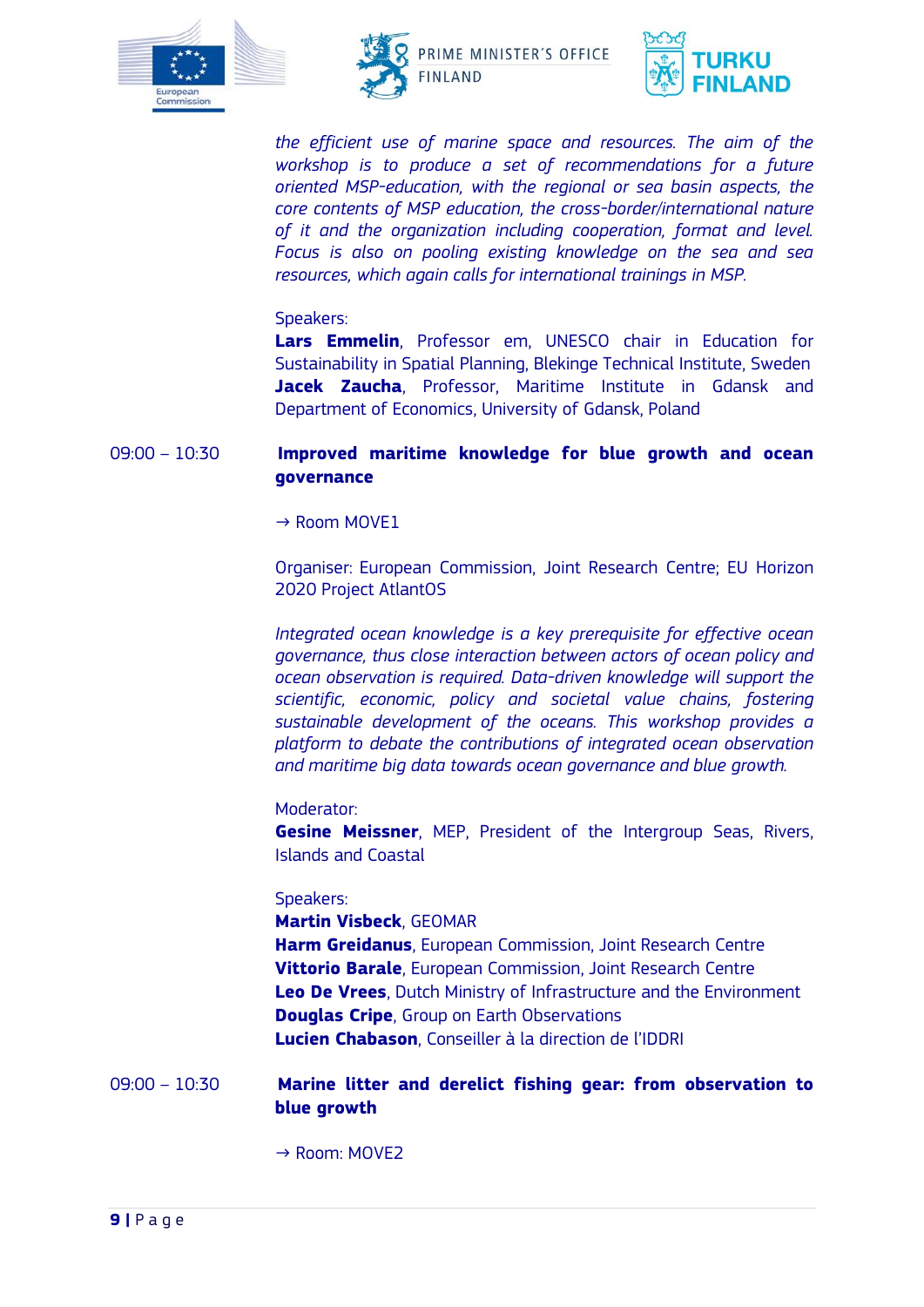





Organiser: Mediterranean Information Office for Environment, Culture and Sustainable Development (MIO-ECSDE)

*At the heart of the workshop will be recent insight on the implications of marine litter and particularly of derelict fishing gear on what constitutes the basis of Blue Growth: the core functioning, productivity and resilience of marine ecosystems. Taking a holistic approach, it will also offer a platform for stakeholders to present and exchange their experiences and lessons learned from establishing derelict fishing gear management schemes in ports; fishing for litter activities; piloting business scenaria within a circular economy context; exploring options reduced surveillance costs, etc.*

#### Moderator:

**Günter Hörmandinger**, European Commission, Directorate-General for Environment, Unit C.2 – Marine Environment and Water Industry

#### Speakers:

**Thomais Vlachogianni**, Mediterranean Information Office for Environment, Culture and Sustainable Development (MIO-ECSDE) **Catherine Barrett**, Fisheries Development Office, Irish Sea Fisheries Board

**Veronika Mikos**, Healthy Seas

#### 09:00 – 10:30 **Knowledge-based governance of deep-sea resources**

 $\rightarrow$  Room: GOTO33

Organiser: JPI Oceans

*The rush for resources from the deep sea – mineral and biological – is on. Accordingly, deep-sea mining and biotechnology have been highlighted among the most promising emerging sectors in which "Blue Growth" could be achieved. However, unless adequate governance regimes are put in place, these activities have the potential to have significant ecological and societal impacts. This workshop will discuss how research can contribute to the development of deep-sea governance regimes, in particular under the ISA and the UN BBNJ process, and the role Europe should play in shaping these.*

#### Moderator:

**Gilles Lericolais,** Ifremer and JPI Oceans Management Board

#### Speakers:

**Anna-Katharina Hornidge**, ZMT Bremen and Coordinator COST Network Ocean Governance for Sustainability

**Matthias Haeckel**, GEOMAR and Coordinator JPI Oceans Mining Impact Pilot Action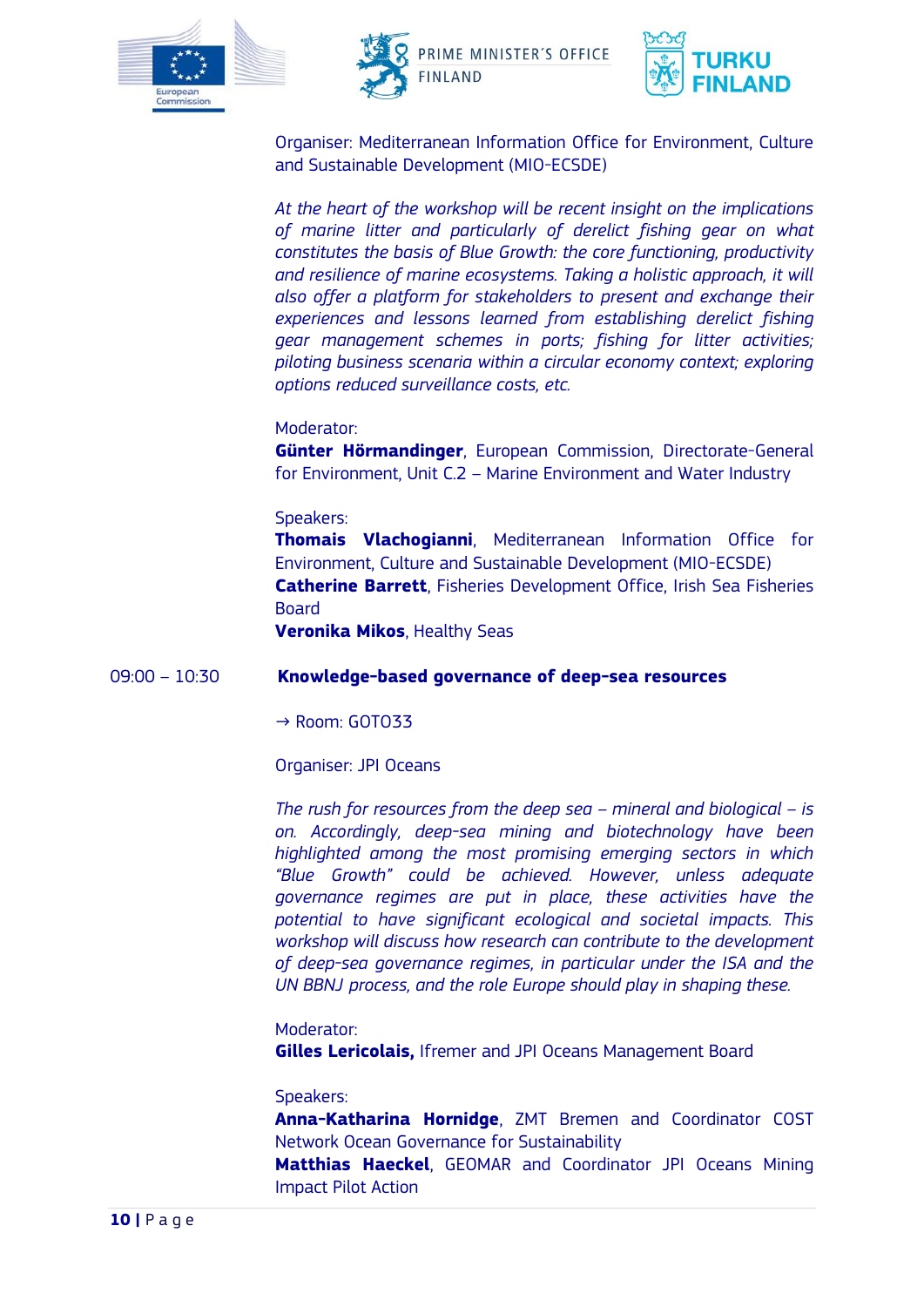





**Ann Vanreusel**, Ghent University and JPI Oceans Mining Impact Pilot Action

**Henry Ruhl,** National Oceanography Centre (UK) and European Marine Board Deep-Sea Working Group

# 09:00 – 10:30 **European coast guard functions training network – development through cooperation**

 $\rightarrow$  Room: GOTO35

Organiser: European Coast Guard Functions Forum (ECGFF) / Finnish Border Guard

*In early 2016 a new education related cooperation framework was launched under the European Coast Guard Functions Forum (ECGFF): European Coast Guard Functions Training Network. Main objectives of the workshop are to give an overview of the activities of the ECGFF for 2016, to present the main objectives and activities of the newly established Training Network and to discuss the benefits and challenges of Coast Guard Functions training cooperation as well as the question of how to further develop such cooperation in order to improve the effectiveness of delivery of coast guard functions.*

Moderator:

**Richard Parkes**, Director of Operations, Maritime and Coastguard Agency, United Kingdom, ECGFF Chair

Speakers: **Kati Heiska** ECGFA NET project, Project Manager, Finnish Border Guard **N.N.** ECGFA NET Project, Italian Coast Guard **Ossi Westilä**, Senior Lecturer, Captain, Aboa Mare Training Center, Finland **Henrik Wärnhjelm**, Head of Frontex Training Unit

10.45 - 12.15 **Thematic Stakeholder workshops (second set: 8-14)**

# 10:45 – 12:15 **Ready for take-off: growth opportunities in Europe's o ean energy sector**

 $\rightarrow$  Room: LOGI1

Organiser: Ocean Energy Europe

*This workshop aims to foster links between the ocean energy industry and the wider European maritime community. A key part of the Blue Growth agenda, ocean energy is the next generation of renewable*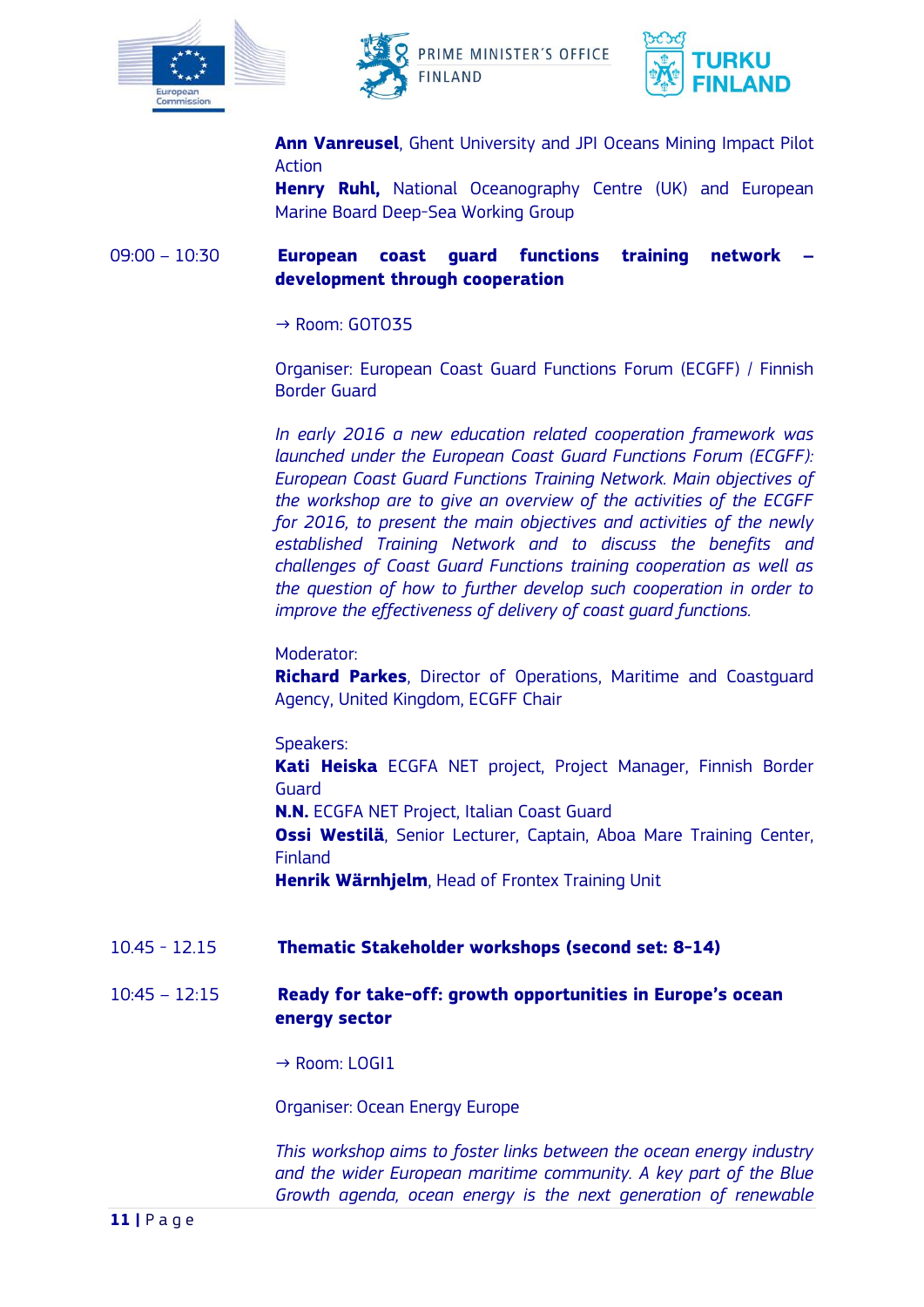





*energy technology and has the scope to help the EU reach its ambitious climate and energy targets. The session will provide an update on the ocean energy sector, and present opportunities for related maritime sectors to tap into this growing market. Synergies with shipbuilding, ports and harbours, offshore platforms, fishing and data management sectors (and many others) will be explored.*

#### Moderator:

**Jacopo Moccia**, Policy and Operations Director, Ocean Energy Europe

#### Speakers:

**Christopher Ridgewell**, Chief Technical Officer, AW-Energy **Mikko Huumo**, Manager, R&D Growth Projects, Fortum **Garrett Connell**, Project Development Manager, Open Hydro **Gordon Dalton**, Coordinator of the MARIBE Project & Senior Research Fellow, University College Cork

# 10:45 -12:15 **Maritime spatial planning for real – what difference does it make?**

#### → Room: LOGI2

Organiser: Marine Management Organisation

*Member States are preparing maritime spatial plans ('plans') by 2021; some have them in place already. How a plan will be implemented and evaluated should be considered early on. The expected impact of plans, including enabling 'blue growth', should be clear but realistic. This workshop is an opportunity for exchange between those implementing plans and those still to develop them: (i) Share practice of implementing (rather than just producing) plans; (ii) Explore evaluating the impact of plans; (iii) Understand and articulate the benefits of plans and the planning process*

#### Chair:

**John Tuckett**, CEO Marine Management Organisation

#### Moderator:

**Paul Gilliland**, Head of marine planning, Marine Management **Organisation** 

Speakers: **Tom Woolley**, Senior Marine Planner Marine Management **Organisation Leo de Vrees**, Senior Advisor Ministry of Infrastructure and the Environment, Netherlands **Gonçalo Carneiro**, NIRAS, Sweden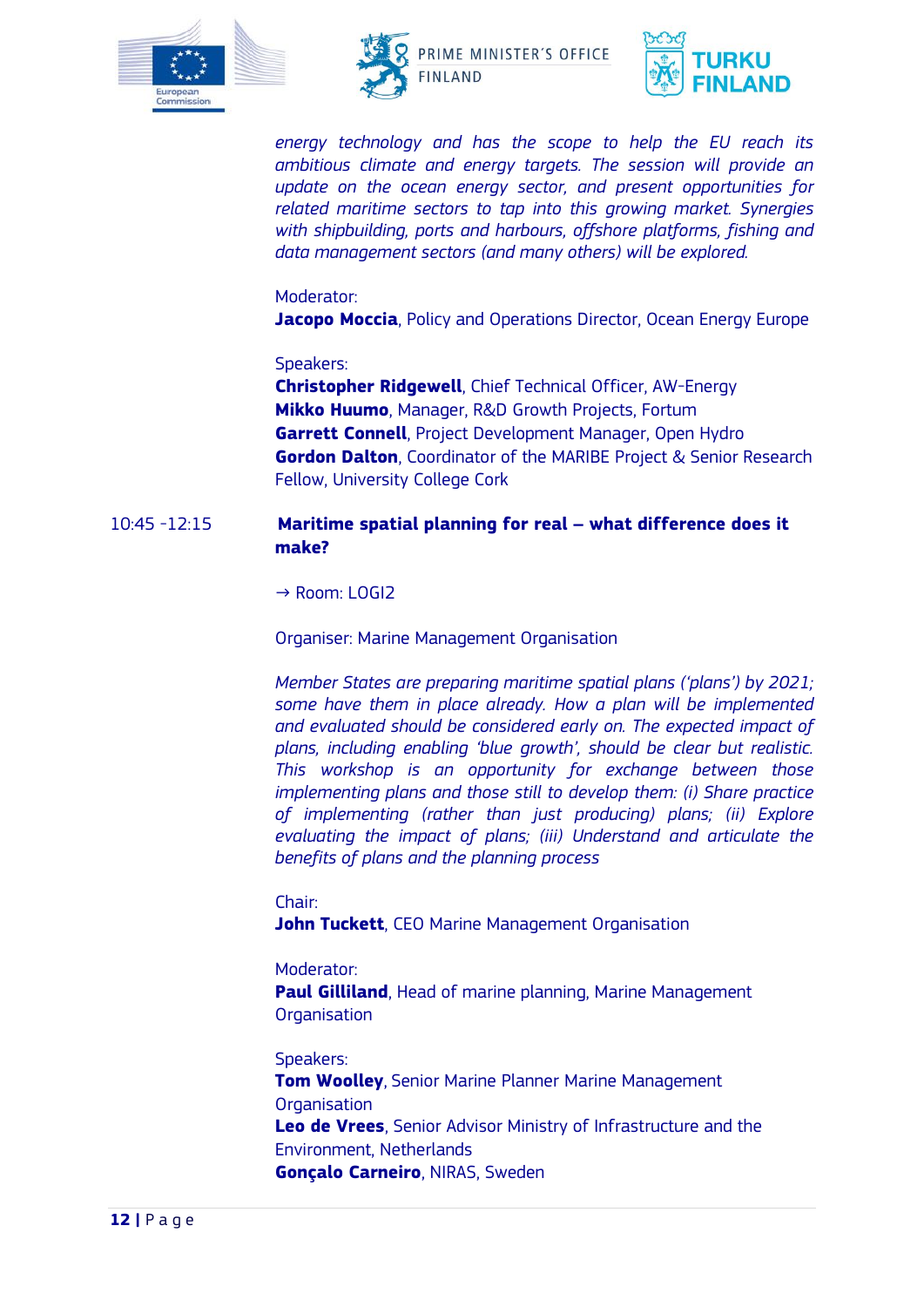





# 10:45 – 12:15 **Technical efficiency and socio-economic impacts of clean shipping Solutions**

#### → Room: LOGI3

Organiser: The EnviSuM project/The Maritime Development Center of Europe

*This workshop is designed to attract a wide range of maritime stakeholders for at discussion on the cost-benefit balance of the SECA regulations. During the session, we will address the socio-economic, health and environmental effects of the SECA regulation and seek to explore the needs of the maritime businesses and industry when making clean shipping investment desicions.*

Moderator: **Jan Boyesen**, Maritime Development Center of Europe

Speakers:

**Sari Repka**, Head of Unit, University of Turku **Poul Woodall**, Director, DFDS **Gunnar Klaus Prause**, Professor, Tallinn University of Technology

#### 10:45 – 12:15 **Blue growth value chains and smart-specialisation**

#### $\rightarrow$  Room MOVE1

Organiser: The Regional Council of Southwest Finland, The Submariner Network, The Pomorskie Voivodeship, and The Conference of Peripheral Maritime Regions, Baltic Sea Commission

*This workshop will look into challenges in strengthening Blue Growth Value Chains on Regional level and how best the Regional Authorites can support this. Shipyard Meyer Turku Ltd will present the view of the private sector and will talk about their unique multi-networked business, cooperating both internationally and locally. The Submariner Network will share with the audience approaches on innovative financing schemes that will be tested in the framework of transnational cooperation projects. From the regions point of view, it will be discussed how to accelerate cross-branch cooperation & internationalisation for innovative growth in off-shore industry and maritime logistics.*

Moderator: **Damien Périssé**, CPMR Director for maritime affairs

Speakers: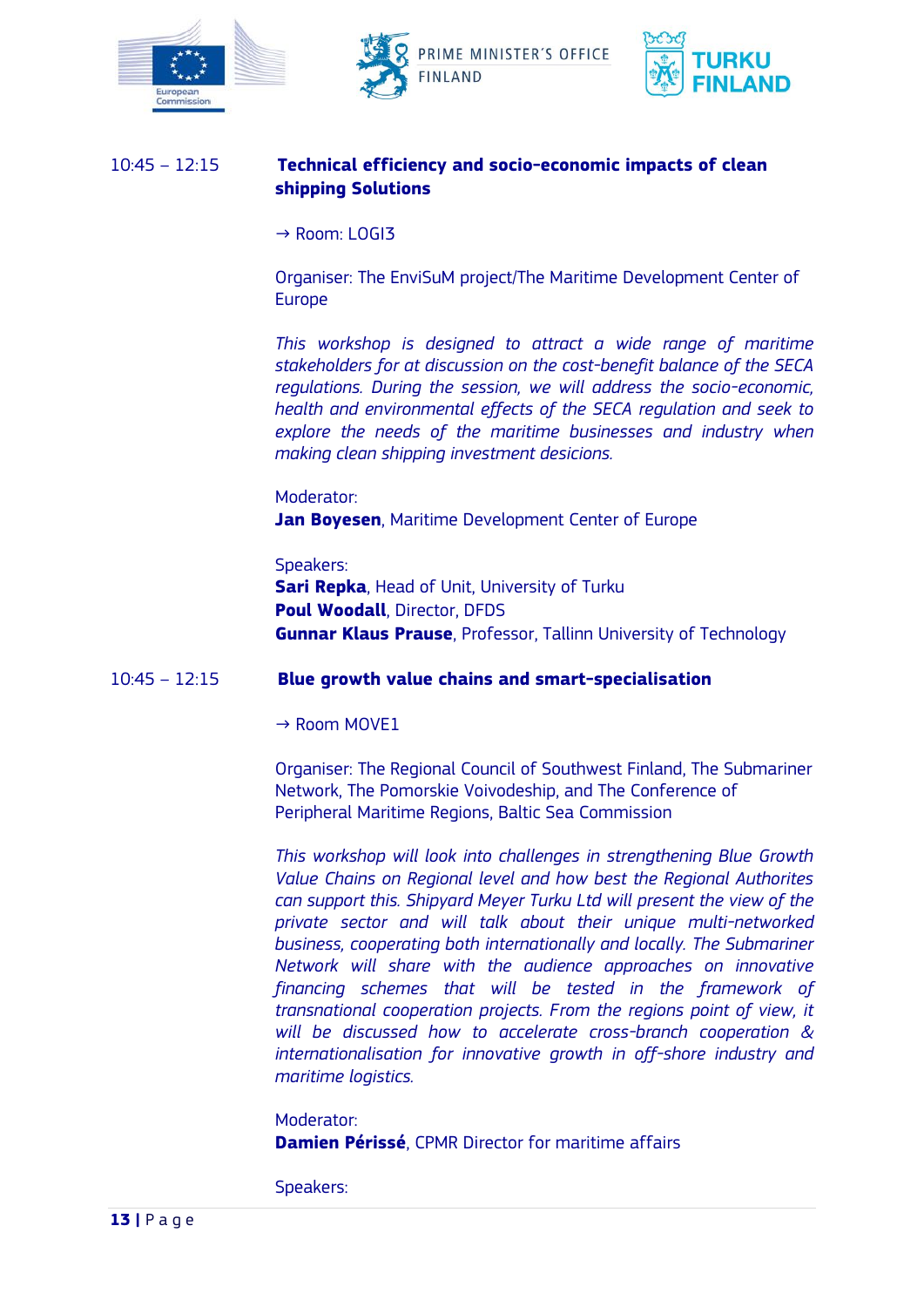





**Jarno Soinila,** Head of Basic Design, Meyer Turku Ltd. **Carsten Beyer**, Finance Manager of the Submariner Network and Managing Director of s.Pro GmbH Adam Mikołajczyk, Director of the Economic Development Department – Pomorskie Voivodeship Selfgovernment

## 10:45 – 12:15 **Eco-innovation for safer and heathier Baltic Sea**

#### $\rightarrow$  Room MOVE2

Organiser: BONUS the joint Baltic Sea research and development programme

*BONUS, the joint Baltic Sea research and development programme's innovation projects ANCHOR, ESABALT, FERRYSCOPE, GEOILWATCH, SWERA and ZEB demonstrate tangible results ranging from assessment on sunken wrecks' environmental risks to satellite sensing for algae monitoring in the Baltic Sea, safer harbour operations to improved situational awareness techniques, and early warning systems of disaster prevention to zero emissions of oily water discharges. Through a mix of demonstrations, videos and interactions, the workshop will show in practical terms how the embedding of innovation into a regional research governance is being realised in support of regional prosperity and long-term sustainability.* 

#### Moderator:

**Mats Svensson**, Head of the Research and Environment Objectives, Swedish Agency for Marine and Water Management

#### Speakers:

**Karol Brzostowski**, Astri Polska, Poland ANCHOR **Heidi Kuusniemi**, Finnish Geospatial Research Institute ESABALT **Jenni Attila**, Finnish Environment Institute FERRYSCOPE **Heidi Pihlak**, Tallinn University of Technology, Innovation and Business Centre, Estonia GEOILWATCH **Jorma Rytkönen**, Finnish Environment Institute SWERA **Hulda Winnes**, IVL Swedish Environmental Research Institute ZEB

#### 10:45 – 12:15 **Ship connectivity - an enabler for autonomous vessels**

#### → Room GOTO33

Organiser: Rolls-Royce Marine, Finland; DNV GL Strategic Research & Innovation; University of Turku, Technology Research Centre

*Traditionally, once a ship left port it was isolated. This was true until the introduction of radio on ships in the 1890s. With the recent advent of High Throughput Satellite systems mariners experience an*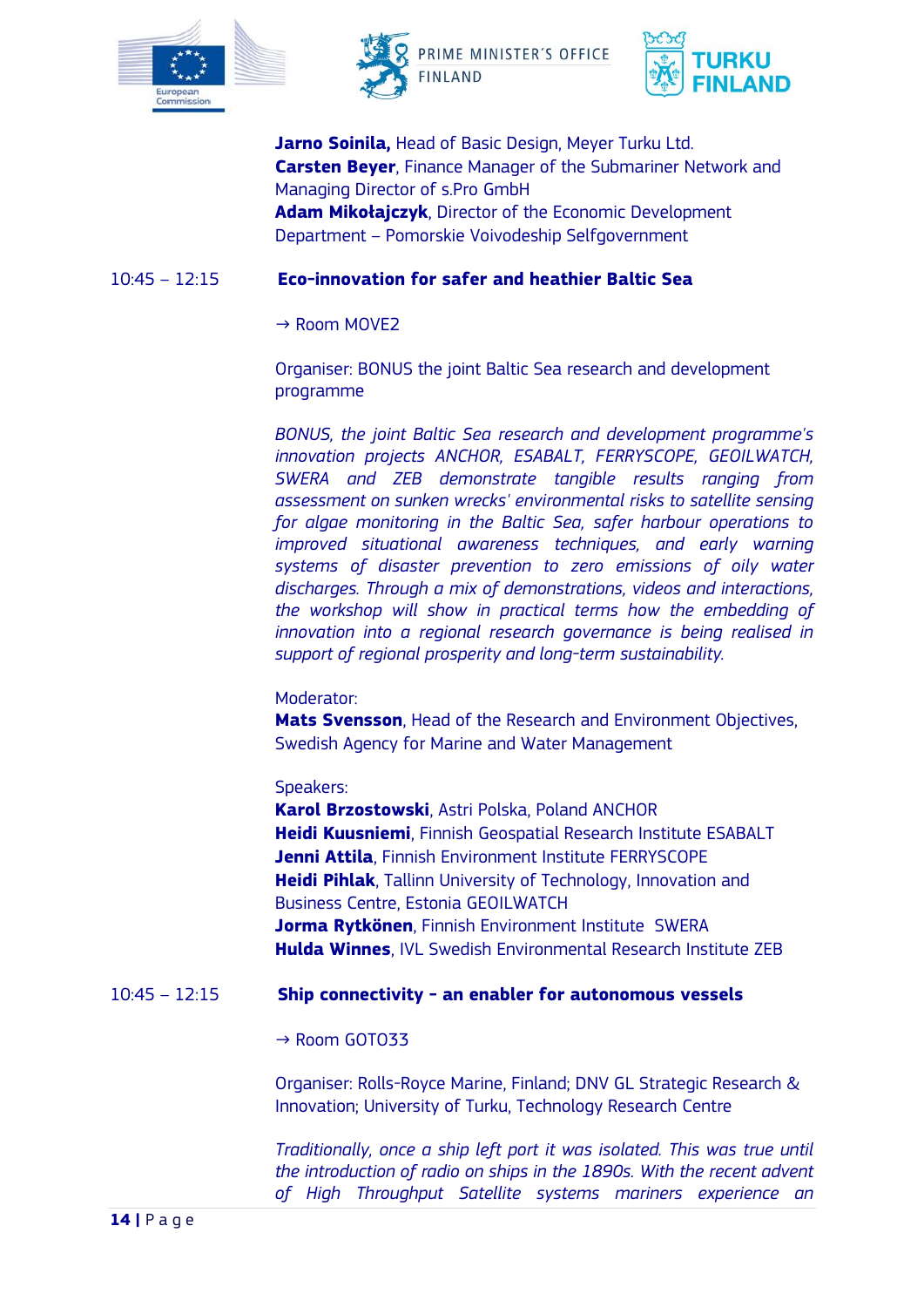





*accelerated increase in broadband data capabilities. However, future remote controlled or autonomous vessels will create large amount of data due to the inclusion of new on-ship sensors. This workshop focuses on information and communication technologies as enablers for autonomy and other applications in the maritime space.*

#### Moderator:

**Georgios Kasimatis**, Acting Head of Department, International Regulatory Affairs, DNV GL Maritime

#### Speakers:

**Oskar Levander**, VP Innovation, Rolls-Royce Marine **Esa Jokioinen**, Head of Blue Ocean Team, Rolls-Royce Marine **Steinar Låg**, Principal Researcher Maritime Transport, DNV GL Strategic Research & Innovation **Jonne Poikonen**, Senior Research Fellow, University of Turku Technology Research Centre

#### 10:45 – 12:15 **Towards innovative data services for blue growth**

#### $\rightarrow$  Room GOTO35

Organiser: Pôle Mer Bretagne Atlantique

*The production of maps of natural zones and human activity, together with stock assessment, can enable ecosystem degradation analysis. Services related to investment analysis and the identification of strategic locations in aquaculture can represent a competitive advantage for the aquafarming sector. The workshop will showcase how the BlueBRIDGE data management solutions provide support and*  will also illustrate best practices already adopted by different *stakeholders.*

## Moderator**:**

**Philippe Monbet**, Pôle Mer Bretagne Atlantique

#### Speakers:

**Miles Macmillan-Lawler**, Programme Leader Marine Spatial Planning, GRID-Arendal **Pasquale Pagano**, ISTI-CNR and BlueBRIDGE Technical Director **Scott Large**, Professional Officer, International Council for the Exploration of the Sea (ICES)

- 12.15 13.30 Networking Lunch
- 13.30 15.00 **Thematic Stakeholder workshops (third set: 15-21)**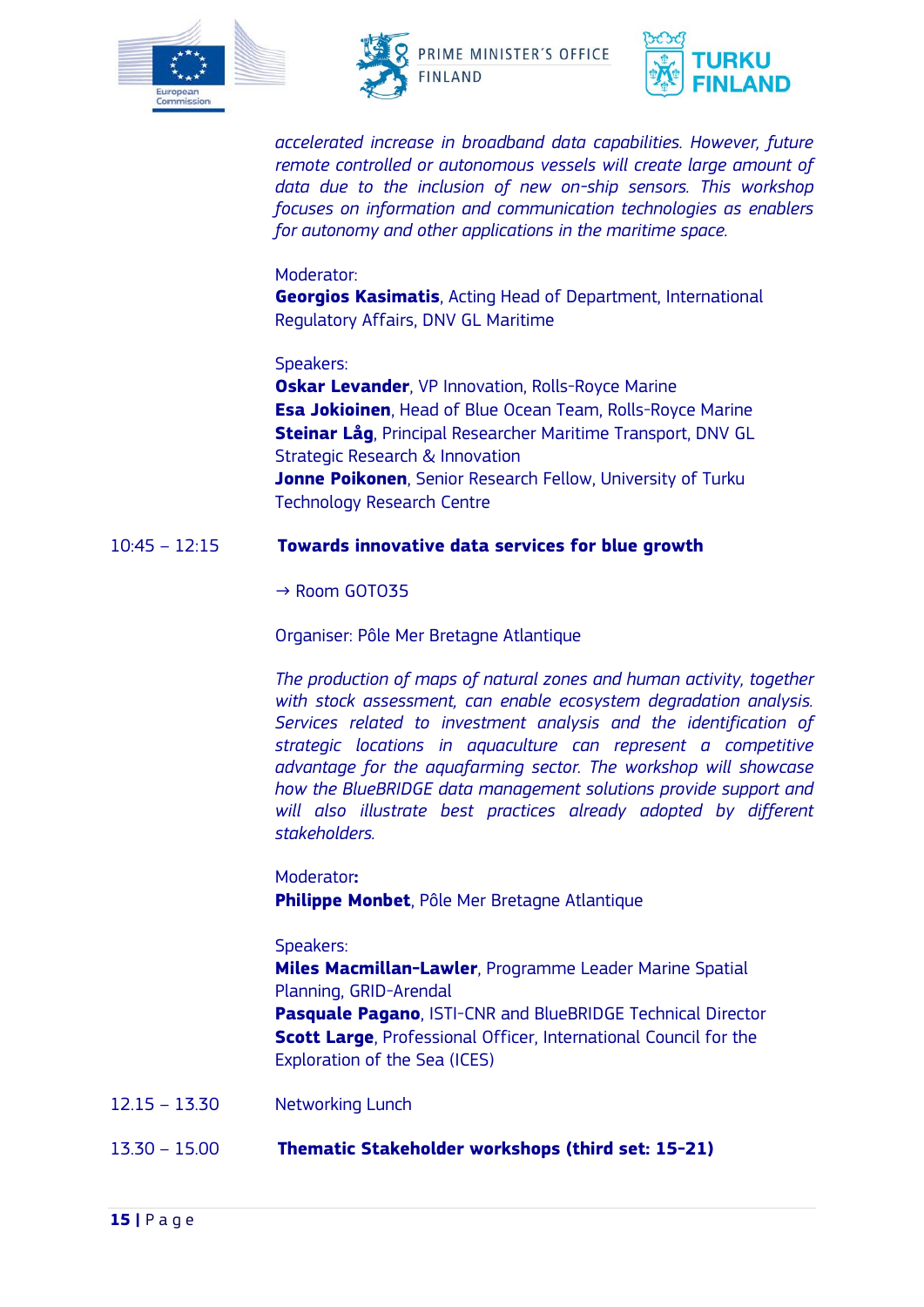





# 13:30 – 15:00 **Multi-use for blue growth: strategies for success**

 $\rightarrow$  Room: LOGI1

Organiser: GreenBridge, Ghent University in cooperation with SINTEF

*Overcoming the lack of cross-stakeholder legitimacy is essential to enable multi-use of ocean space. Through national case-studies, this workshop presents the interplay of sectoral management regimes for blue growth activities and showcases opportunities and lessons learned. It brings in social network and cultural consensus analyses to map stakeholder interactions and articulates monetary benefits. An interactive breakout session will focus on proposing policy and practical recommendations to overcome barriers of combining marine activities.*

Moderator: **Rachel Tiller**, SINTEF Fisheries and Aquaculture, Norway

Speakers:

**Lucy Greenhill**, Scottish Association for Marine Science, UK **Margriet Drouillon**, Aqua UGent, Ghent University **Dorothy Dankel**, University of Bergen, Norway **Amerissa Giannouli**, Athens University of Economics and Business, **Greece** 

# 13:30 – 15: 00 **Changing colours – the road to a blue-green economy**

→ Room LOGI2

Organiser: John Nurminen Foundation; WWF (World Wide Fund for Nature)

*Achieving healthy marine ecosystems and a sustainable blue economy requires work to promote the development of a sustainable green economy on land, and to combine the green and blue economy agendas. The workshop will focus on multiple topics such as the impact of land-based pollution sources and the shipping and maritime industries, and identify cross-sectoral solutions and partnerships for developing a truly sustainable blue-green economy. Interactive tools*  will be used to challenge participants and enable them to give input *via mobile devices, thus maximizing workshop outcomes.*

Moderator:

**Markku Ollikainen**, Professor, University of Helsinki

Speakers: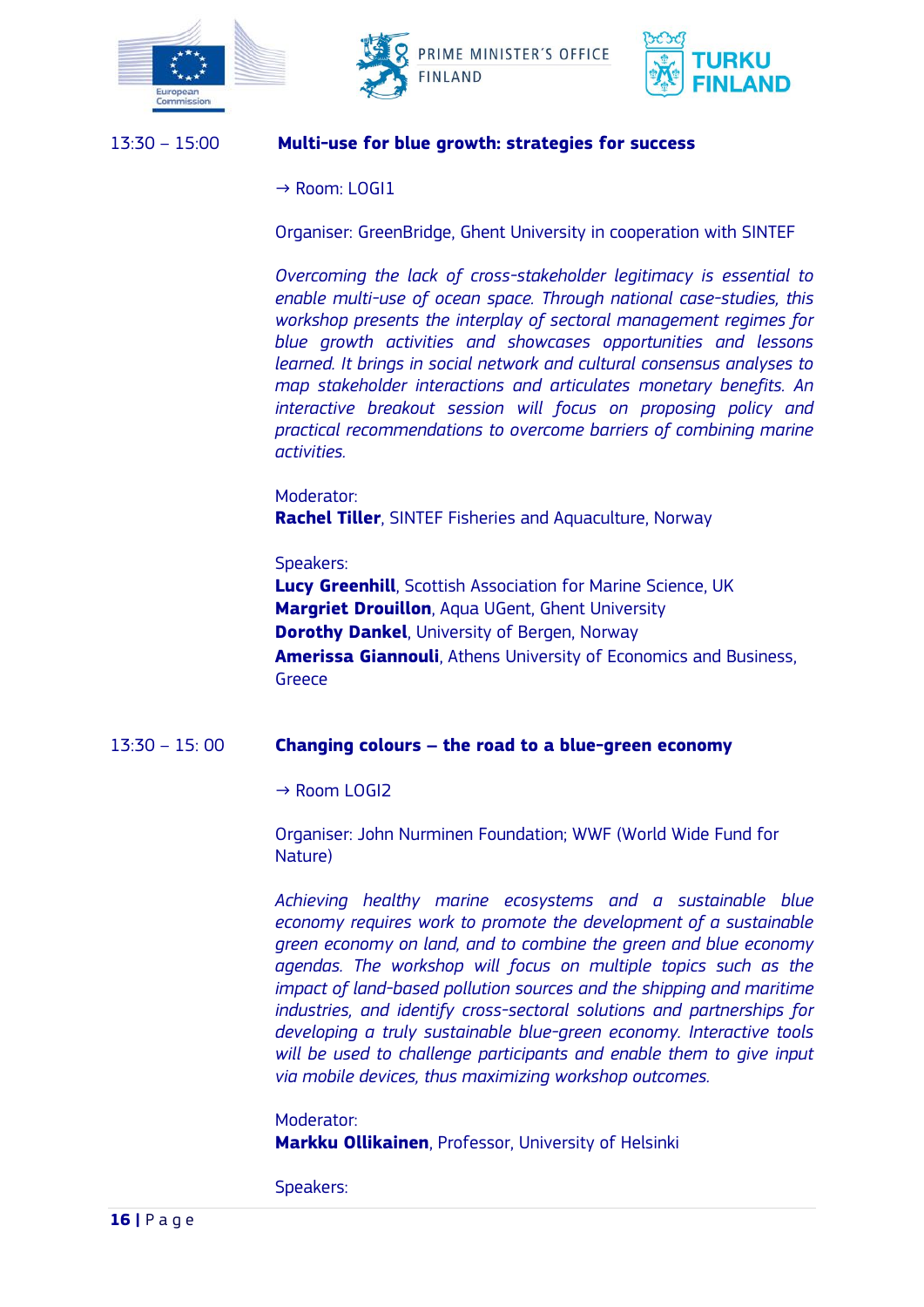





**Sampsa Vilhunen**, Head of Marine and Arctic Programme, WWF Finland (with contributions from regional WWF offices) **James Shortle**, PennState University (USA), Distinguished Professor of Agricultural and Environmental Economics / Director, Environment and Natural Resources Institute

## 13:30 – 15:00 **Delivering blue growth through InterVision**

#### $\rightarrow$  Room: LOGI3

Organiser: Netherlands EU Presidency in cooperation with Maltese Government and partners

*This Blue Growth InterVision workshop is about sustainable economic strategies through cooperative learning. Participants are invited to help one of five case-holders to explore with them pathways foreword in their Blue Growth challenge. InterVision is the workshop method. It will be introduced quickly after which you can bring it into practice. Your assistance and experience is sought by our case-holders: the Malta National Agency, Netherlands' scientific institutes, Ocean Energy Europe, the VASAB community and Cultural Heritage Netherlands.*

#### Moderator:

**Lodewijk Abspoel**, NL senior policy officer IMP & MSP, Netherlands government

#### Speakers:

**Franco Schembri**, Senior Manager Marine and Maritime Policy and Promotion Unit Malta **Zinzi Reimert**, Program Leader MUST Maritime & Offshore TNO **Anders Køhler**, CEO Floating Power Plant company **Ingela Isaksson**, Project Manager Baltic SCOPE Swedish Agency for Marine and Water Management **Andrea Klomp**, NL Senior Policy Advisor Maritime Heritage **Netherlands** 

#### 13:30 – 15:30 **Enhanced engagement of SMEs in blue innovation**

#### $\rightarrow$  Room MOVE1

Organiser: ERRIN European Regions Research and Innovation Network; MiTiN Maritime Innovative Territories International Network

*Smart specialisation strategies (S3) stimulate innovation and investment by involving regional stakeholders including SMEs. It is a key tool for blue growth regions. Through an international perspective and industry involvement in a bottom-up approach, "maritime S3" can better support SME participation in global value chains. The workshop*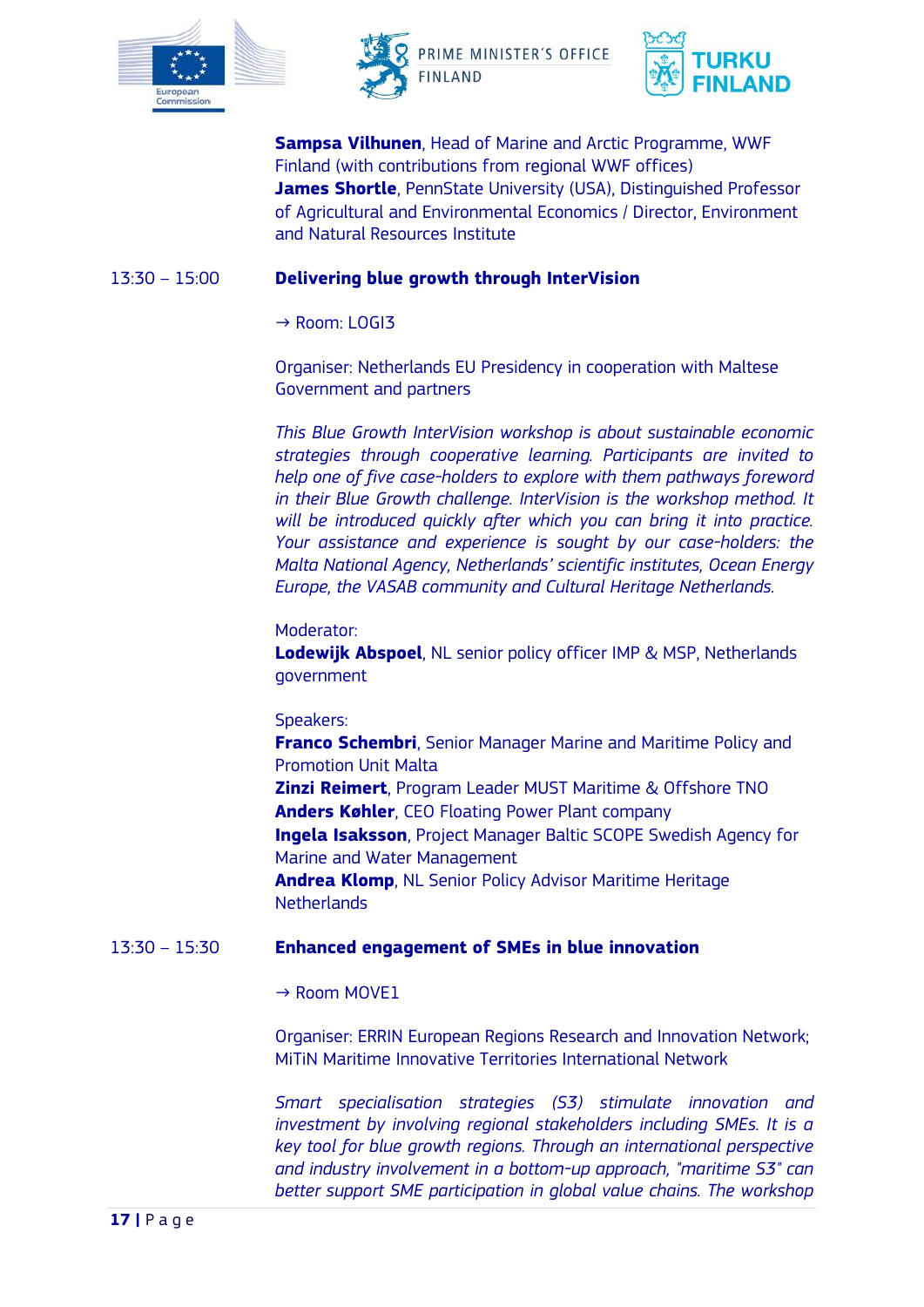





*will examine three regional S3 strategies and the complementary approach of an international cooperation network to analyze possible improvement of regional/ EU innovation policies.*

Moderator: **Richard Tuffs**, ERRIN Director

## Speakers:

**Manuel Paris**, Galicia (ES), Galicia Innovation Agency **Joanna Przedrzymirska**, Pomorskie (PL), Board of the Pomorskie Smart Specialisation 1. Off-shore, Port and Logistics Technologies **Aude Körfer**, Brittany Region, Permanent Delegate at the Brussels representation (FR) **Fabienne Vallée**, MiTiN, Secretary **Paul Holthus**, World Ocean Council, CEO

# 13:30 – 15:00 **Partnerships for Green Shipping**

 $\rightarrow$  Room GOTO32

Organiser: Council of the Baltic Sea States (CBSS) in cooperation with Baltic Marine Environment Protection Commission (HELCOM)

*The Workshop will promote blue growth in shipping through partnerships, both public-private and business-to-business. Publicprivate partnership will be addressed by CBSS Promoting Green Shipping through Baltic Sea Maritime Dialogue, and by HELCOM MARITIME Subgroup for Green technology and alternative fuels in public-private partnership. Business to business partnership will be addressed by Zero Vision Tool and Napa Oy.*

Moderator:

**Sauli Eloranta**, Technology Management and Innovation, Rolls-Royce Marine

Speakers: **Monika Niemiec-Butryn**, Ministry of Maritime Economy & Inland Navigation of Poland **Anita Mäkinen**, Finnish Transport Safety Agency **Carl Carlsson**, CEO, Zero Vision Tool **Juha Heikinheimo**, CEO, NAPA Oy, Finland

# 13:30 – 15:00 **Boosting blue growth through regional clusters**

→ Room: GOTO33

Organiser: Region Västra Götaland in cooperation with Port of Poole and the University of Cork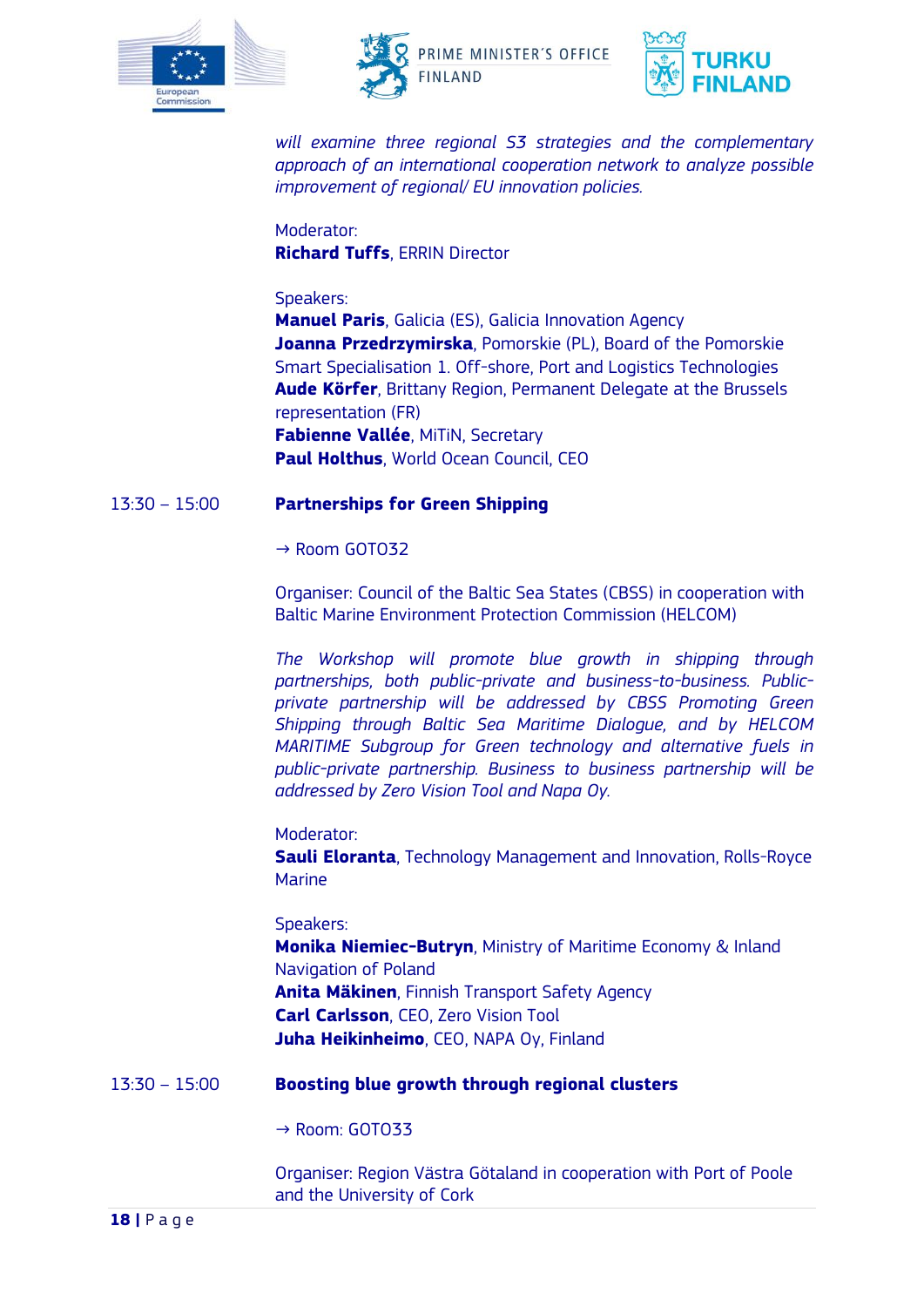





*The purpose of this workshop is to illustrate and highlight the importance of clusters in regional development, innovation and blue growth. The workshop focusses on lessons learnt in clusters from three different regions and illustrates the strength of a multidisciplinary focus as well as the importance of a triple helix perspective. The three clusters are all in different ways active in*  facilitating joint roadmaps for the maritime sector and are operating *under various preconditions such as degree of interdisciplinary approach and the state of industry development.*

#### Moderator:

**Jessica Hjerpe Olausson**, Senior Maritime Expert, Region Västra Götaland

Speakers: **Jim Stewart**, Chief Executive of Port of Poole **Val Cummings**, University of Cork **Jim Sandkvist**, Senior Advisor, SSPA Sweden

## 13:30 – 15:00 **Digital revolution and open data in maritime business and governance**

 $\rightarrow$  Room: GOTO35

 $\rightarrow$  Organiser: The City of Helsinki; Finnish Meteorological Institute and the SmartSea consortium

*Real time monitoring, open data and community models are becoming new assets of maritime services and industry. Opportunities of digitalization and opening data are multiple: e-navigation, remote maintenance of ships and offshore structures, efficient and riskavoiding operations, environmental monitoring and services for cruise customers. The objectives of this workshop are to review sources of open data and discuss opportunities and challenges of maritime digitilization, as well as show case studies.*

#### Moderators:

**Ulla Tapaninen**, PhD docent, City of Helsinki, MERIT – Smart Maritime –project manager **Jari Haapala**, Research Professsor, Finnish Meteorological Institute and the SmartSea project

Speakers: **Martin Isaeus**, Director, AquaBiota **Erik Buch**, Chair of EuroGOOS, EuroGOOS **Pekka Pokela**, Director, Gaia Oy **Mikko Patrakka**, Business development director, Ixonos Oyj